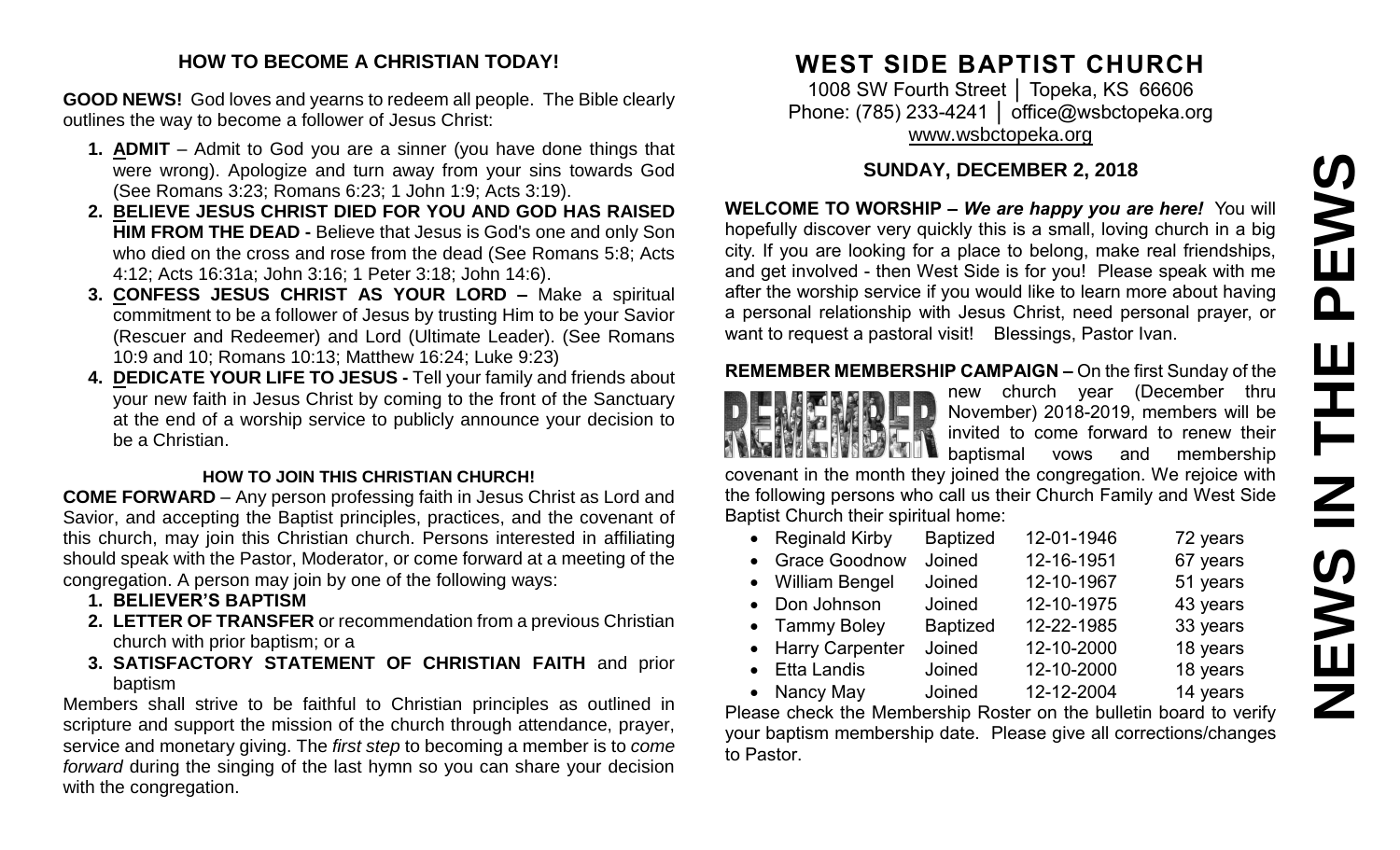**AGAPE BENEVOLENCE FUND** - Your neighbors and friends need your help! The Church receives financial donations overand-above our operating expenses to help members and neighbors in need with medicine, rent/mortgages, utilities, and water bills. Would you consider giving a gift to support our



church family and friends? Donations can be presented on Sunday, mailed to the Church, or dropped off at the Church Office (M-F, 8 am to 4 pm).

**BABY CLOSET CHRISTMAS CARE PACKAGES –** Please donate items for the **Baby Closet Christmas Care Packages: body lotion, shampoo, soap, toothpaste, toothbrushes, razors, combs, and brushes before Dec. 1**. We will give items to mothers before the Christmas holiday. Place your donated items in the Baby Closet box in Sanctuary. ~ Pat Carreno

**BIBLE STUDY -** Come for the one-hour small group study of the biblical book **"BOOK OF ESTHER" on Wednesdays at 10:30 am in Holmer Hall**. The Bible study is taught start-to-finish ("Lectio Continua"), no previous experience necessary. Bible studies are free and open to the public.

**BREAKFAST –** The Outreach and Evangelism Committee offers a Free Sunday Morning Breakfast in the Fellowship Hall (downstairs) from 8:30 to 9:15 am. Thank you to Mark and Selena for coordinating these events. The last scheduled Breakfast will be Sunday, December 16, 2018.

**CHRISTMAS EVE SERVICE –** The Worship Committee is planning to host a **Christmas Eve Candlelight Communion Service on Dec. 24 at 4:30 pm.**  We will sing familiar hymns, listen to special music, and worship the Lord. Share your ideas with Jan Mauck, Chair of the Worship Committee.

**CHRISTMAS FIFTH SUNDAY SING –** What is your favorite Christmas hymn? Join us for a **Fifth Sunday Carol Sing on Sunday, December 30 at 10:30 am**. The service will tell the Story of Christ's Birth with songs (no sermon)! What songs do you want to sing for Christmas? Share with Janet Nyfeler the name of the hymn you want to sing! The Music Committee has planned to sing all thirty traditional favorite Christmas hymns on Sundays and Christmas Eve during the Advent/Christmas Season. The Pastor will be on vacation.

## **WEEKLY CALENDAR**

#### **SUNDAY, DECEMBER 2**

| Breakfast (FH)        |
|-----------------------|
| <b>Sunday School</b>  |
| Worship Service (S)   |
| Membership Class (HH) |
|                       |

#### **MONDAY, DECEMBER 3**

| $9:00$ am         | Music Committee Meeting (HH)        |
|-------------------|-------------------------------------|
| $9:00 - 11:00$ am | <b>Baby Closet Ministry</b>         |
| $5:30 \text{ pm}$ | <b>Cornerstone Christmas Dinner</b> |

#### **TUESDAY, DECEMBER 4**

| $6:00 - 9:00$ pm  | Capital City Men's Chorus (FH) |
|-------------------|--------------------------------|
| $5:30 \text{ pm}$ | Ladies Night Out @ McAlister's |
| $5:30 \text{ pm}$ | Men's Night Out $@$ Freddy's   |

#### **WEDNESDAY, DECEMBER 5**

| Bible Study (HH)                            |
|---------------------------------------------|
| Fruit & Vegetable Food Pantry (FH)          |
| <b>Baby Closet Ministry</b>                 |
| <b>WWW Supper</b>                           |
| <b>WWW Bible Club and Adult Bible Study</b> |
| Choir Practice (S)                          |
|                                             |

#### **THURSDAY, DECEMBER 6**

| $1:00 - 3:00$ pm | <b>Baby Closet</b> |
|------------------|--------------------|
|------------------|--------------------|

**FRIDAY, DECEMBER 7 Pastor's Day Off**

#### **SATURDAY, DECEMBER 8**

| 1:00 pm   | Greuter's Open House         |
|-----------|------------------------------|
| $1:00$ pm | <b>Worship Team Practice</b> |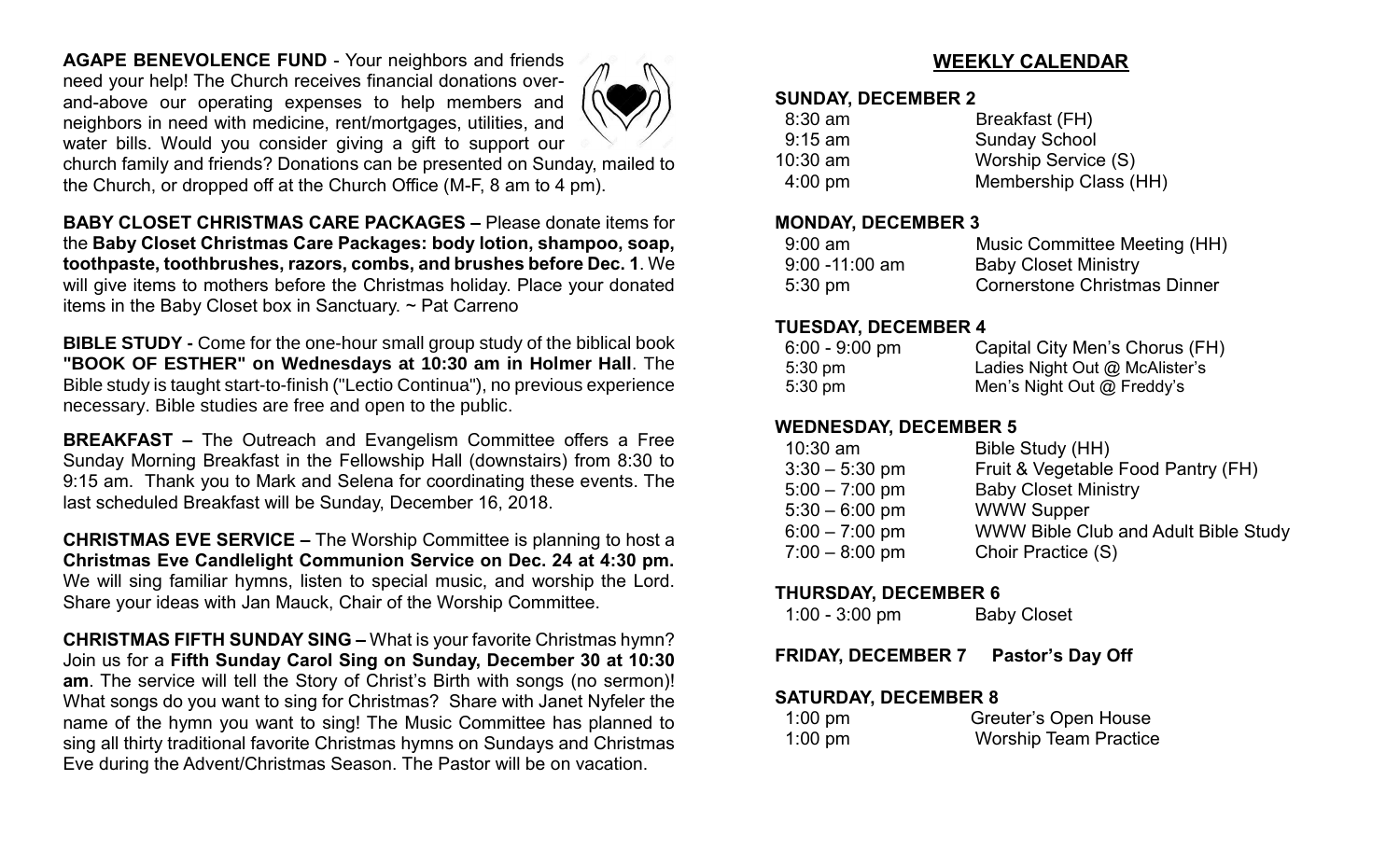# **IN OUR THOUGHTS AND PRAYERS**

Al Carpenter – Healing for health concerns Bradley Carpenter – Healing for health concerns Harry and Pat Carpenter – Healing for health concerns Pat Carreno – Healing for health concerns Esther Carrier – Healing for health concerns Almira Collier – Healing for health concerns Larry Gill – Healing (Harry Carpenter's Friend) Karen Kirby – Healing for health concerns \*Reginald Kirby – Hospice Ernie Longstaff – Healing for health concerns Judy Longstaff – Healing for health concerns Nancy May – Healing for health concerns Marie Merrifield – Healing and encouragement; See Office for Address Cale Miller – Healing for health concerns (Harry's Friend) Rogene Moody – Healing for health concerns Edward Perkins – New Address: See Church Office for Address Becky Poe – Healing for health concerns Bob Roesler – Interim Minister at FBC of Topeka, starting Feb. 1, 2018 Jill Roesler – Healing for health concerns See Church Office for Address Bruno Sprenks – Healing for health See Church Office for Address

## **HOMEBOUND & CARE FACILITIES:**

| *June Cunningham - Brewster Place | *Etta Landis |
|-----------------------------------|--------------|
| *Shirley Dell -                   | *Mae Martir  |
| *Helen Farrar - Plaza West        | *Ken Paslay  |
| *Gerald Haney -                   | *Theo Penn   |
| *Russ Hunter -                    | *Edward Pe   |
| *Mary Lou Johnson - Aldersgate    | *Juanita Pla |
| *Alice Kieffer -                  | *Hazel Smit  |
|                                   |              |

s – Capital Ridge n – Plaza West v – Atria Place y – Lawrence erkins – Frazier H ankinton – th-Tindall

**DIRECTORY** – The Church Office printed an updated Address and Phone Directory. Please see an Usher or Church Office for a free copy. Send all corrections to Lynda Cokeley, Church Secretary at [office@wsbctopeka.org.](mailto:office@wsbctopeka.org)

**FRUIT & VEGETABLE FOOD PANTRY –** Free bread, fruits, and vegetables on **Wednesdays from 3:30 pm to 5:30 pm** or while supplies last. **The Fruits & Vegetable Food Pantry will be open on Wednesdays in December 5th, 12th, 19th from 3:30 pm to 5:30 pm.** All food is available at no cost.



#### **GREUTER FAMILY OPEN HOUSE COOKIE PARTY –** Come to the Greuter's



Open House Cookie Party on **Saturday, December 8**  from **1:00 to 4:00 PM** at 2211 SW 33rd St., Topeka 66611. We make a couple of thousand cookies, so you will not need to bring cookies, gifts, or anything but an appetite. Enjoy the many tasty treats we make to share during the holidays. We will serve coffee and punch. It is a "come and go" event. No reservations needed. Kids welcome! ~ Ivan, Rexanne, Jessa, Macy, and David

**HABITAT FOR HUMANITY –** The Congregation voted unanimously during its Quarterly Business Meeting on April 29 to partner with Habitat for Humanity in the **"Build on Faith" project at 422 SW Taylor**. Donations for "Habitat House" will be received for the new house in our neighborhood.



*Contact:* Nikki MacMillan, Volunteer Coordinator Phone (785) 234-4322 or [volunteer@topekahabitat.org.](mailto:volunteer@topekahabitat.org) Sign-up online:<http://www.topekahabitat.org/volunteer>

**MEMBERSHIP CLASSES** – Pastor Ivan will lead a new Membership Class, "**Pathfinders,**" for all interested individuals for six weeks on **Sunday at 4:00 PM, December (2 nd & 9th) in Holmer Hall.** See Pastor to register for the class or schedule your baptism on Sunday, December 23, the Sunday before Christmas.



**MOVIE NIGHT –** Enjoy a free showing of the 1947 movie classic, **Miracle on 34th Street,** on **Saturday, December 8 at 6:00 pm** in Holmer Hall.We will serve popcorn and hot cocoa. Bring a snack to share.